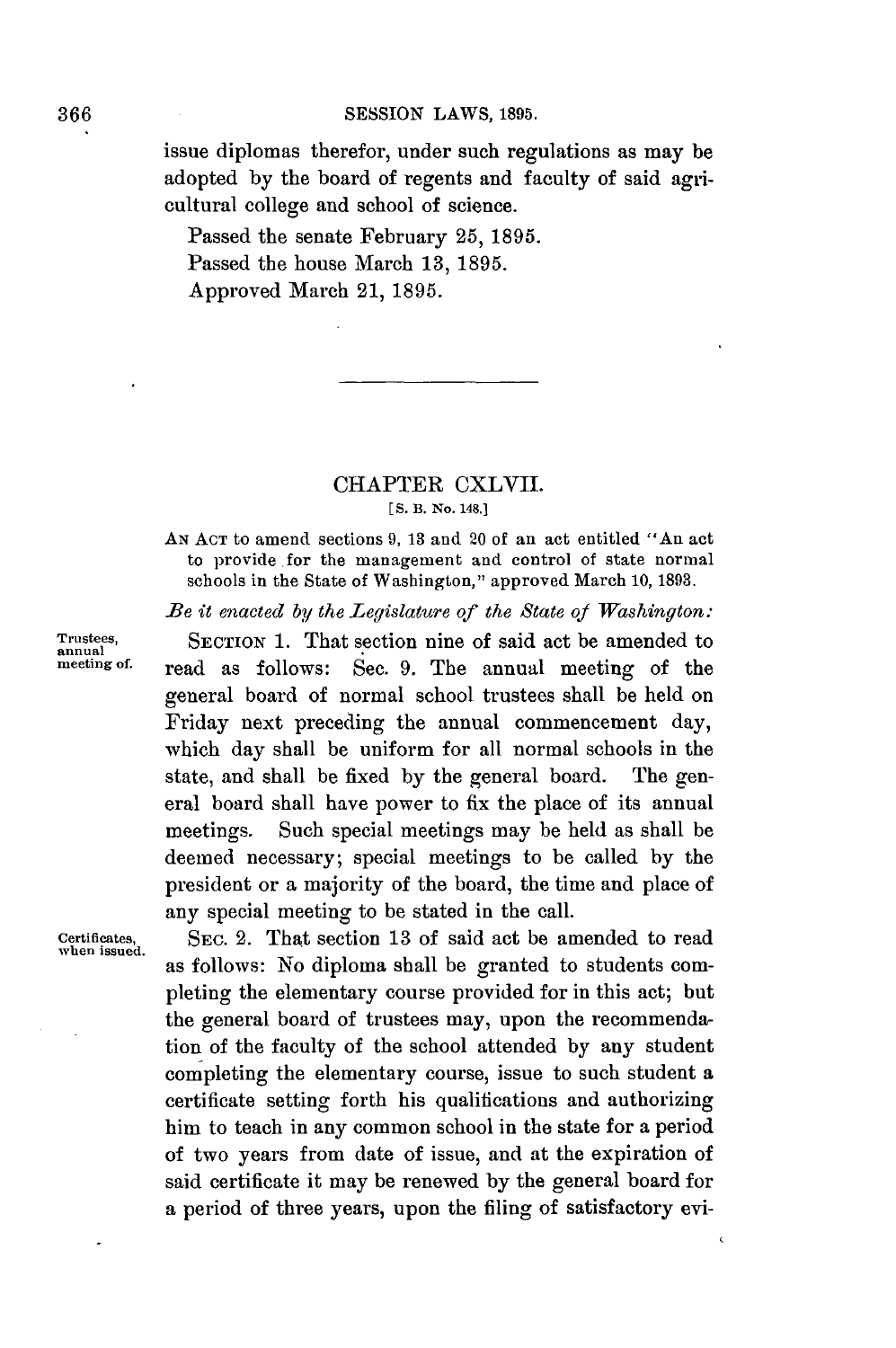dence that the holder has taught successfully at least nine months subsequent to the time of the issue of his certificate. Diplomas shall be granted to the graduates of the **Diploma,** advanced course, and shall qualify the holders thereof to teach in any of the public schools of this state for a period of five years, and at the expiration of that time, upon the filing of satisfactory evidence that the holder of such a diploma has taught successfully at least twenty-seven months, the board shall grant to said holder a diploma which shall be valid as a license to teach in the public schools of this state during his or her natural life. Every diploma shall be signed **by** the president and secretary of the general board of trustees, **by** order of the board, and **by** the principal of the normal school at which the holder graduated, and all diplomas and certificates shall be stamped with the seal of the board. No student shall be entitled to **Diplomas**, to whom issued a diploma from any state normal school contemplated by and to conthis act who has not been in regular attendance thereat at least forty weeks, and who does not show proficiency in all branches included in the course **of** study from which he proposes to graduate. Every diploma shall state specifically what course of study the holder has taken and for what length of time said diploma is valid as a certificate: *Provided,* That no certificate, diploma or renewal of a cer- **Diplomas** to **be** regis-tificate provided for in this act shall entitle the holder **tered, where.** thereof to teach in any county of this state until such certificate, renewal or diploma shall have been duly presented to the county superintendent of the county in which the holder desires to teach, and **by** said county superintendent indorsed with the words, "Registered for use in ................. county, Washington," together with the date of such indorsement and the official signature of the county superintendent: *Provided further,* That a copy of the original paper, duly certified **by** the secretary of the general board, may be used for the purposes of indorsement in lieu of the original. It is hereby made the duty of county superintendents to indorse the diplomas, certificates or renewals of certificates contemplated in this act, and to keep a registry of the same in their respective offices. **Any** contract made after this act goes into effect, between any district board or